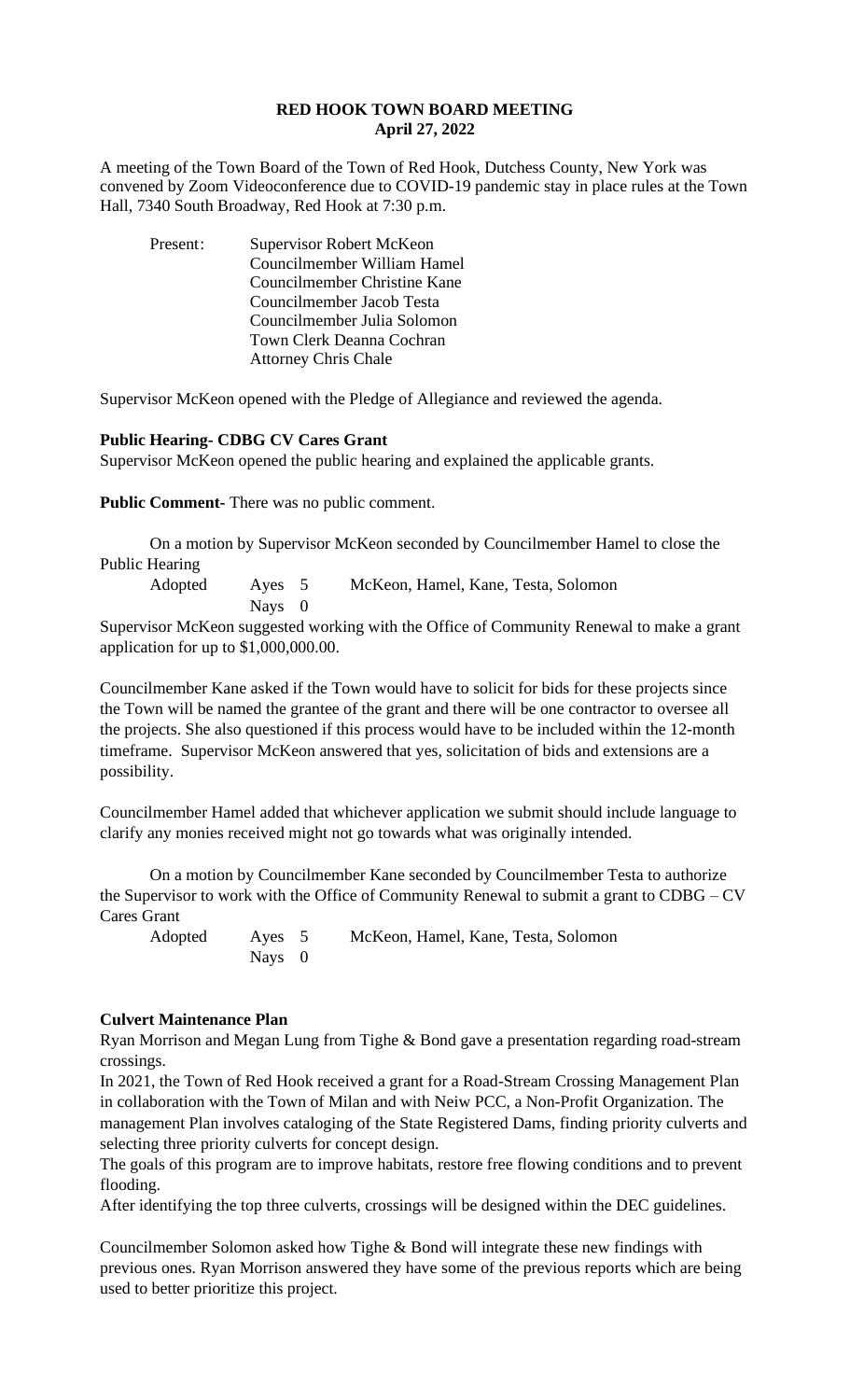Councilmember Kane asked about the timeline. Ryan Morrison answered the fieldwork is anticipated to be completed by the end of June 2022.

## **Municipal Investment Grant-**

Ryan Morrison from Tighe and Bond began a discussion concerning the connection between Rec Park East and Rec Park West. Proposed is a 10-foot-wide shared use path that includes additional sidewalks along Fruit Bud Lane and Linden Ave as well as gravel pathways. All the pathways would be ADA accessible. Signage and Road Striping will be used as well.

Supervisor McKeon added the project is estimated to cost approximately \$279,000.00, the Municipal Investment Grant would provide \$100,000.00 towards this project, and the Town would need to appropriate the remainder of the funding.

Councilmember Kane asked if the 10-foot-wide path would be contained within the current roadway, or if the roadway would be widened to accommodate the path. Ryan Morrison answered Fruit Bud Lane would be shifted to accommodate the pathway, but surveys and more work will need to happen before Tighe & Bond could give a more thorough answer as to how the road would be affected.

Councilmember Solomon asked if the pathway would be elevated. Ryan answered elevating the pathway gives a visual and physical barrier for better safety and awareness of the pathway.

Councilmember Solomon asked why the path on the west side was pushed back far into the field. Ryan Morrison answered this was done to not conflict with future design plans.

Councilmember Solomon asked if a flashing crosswalk sign could be considered for this intersection. Ryan Morrison answered Dutchess County has stated when too many flashing signs are used, they become ineffective, and therefore they will not be used in this area.

On a motion by Supervisor McKeon seconded by Councilmember Kane to submit an application for the Municipal Investment grant in the amount of \$100,000.00

Adopted Ayes 5 McKeon, Hamel, Kane, Testa, Solomon Nays 0

**Resolution- Authorizing the Solicitation of Public Bid for Generator Projects** Supervisor McKeon explained the resolution. Attorney Chris Chale added the resolution would need to be amended to include a date for the submission of bids.

## **TOWN OF RED HOOK RESOLUTION NO. 19 DATED APRIL 27, 2022**

## **RESOLUTION AUTHORIZING THE SOLICITATION OF PUBLIC BIDS FOR THE ACQUISITION AND INSTALLATION OF THE TOWN OF RED HOOK GENERATORS/MIG GRANT PROJECT**

**WHEREAS,** the Supervisor has requested that the Town proceed with advertising for requests for bids for the "**TOWN OF RED HOOK- GENERATORS/MIG GRANT PROJECT**" for the acquisition and installation of a generator for the Town Hall and for a generator for the warming/cooling center at Red Hook Community Center in accordance with specifications substantially in the form on file with the Town Clerk (the "Project"); and

**WHEREAS**, a portion of the cost of the Project is expected to be reimbursed from grant proceeds in the amount of \$50,000 through a Dutchess County Municipal Investment Grant and the Project is subject to the terms and conditions thereof; and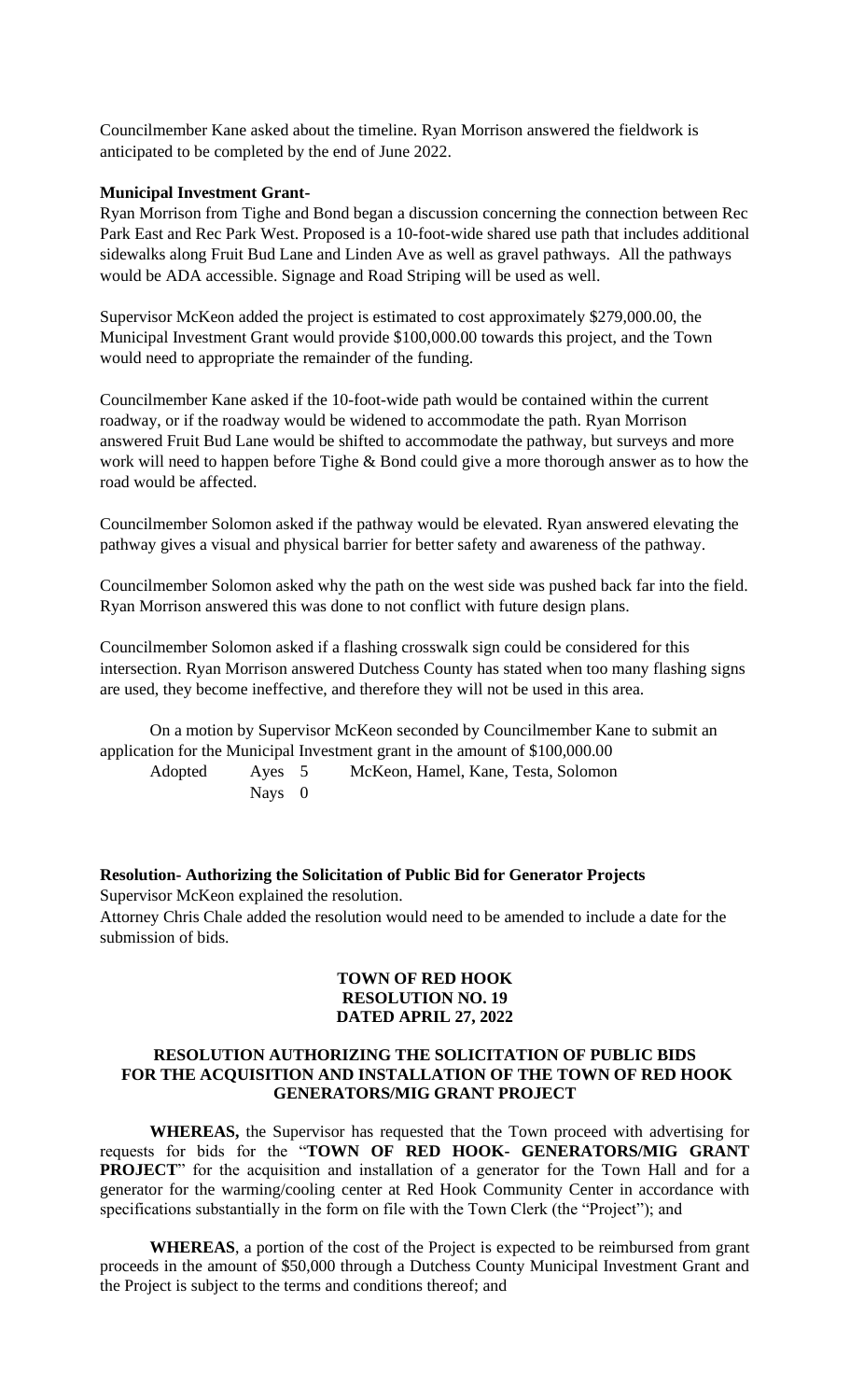**NOW, THEREFORE, BE IT RESOLVED,** that the Town Board of the Town of Red Hook does hereby authorize and direct the solicitation of bids for the Project, with bids to be received until 2:00 p.m. on May 9, 2022 or such later time and date as determined by the Supervisor, provided that such publication shall appear not less than five days prior to the date set for bid opening.

#### EXTRACT OF MINUTES

A regular meeting of the Town Board of the Town of Red Hook, Dutchess County, New York was convened in public session on April 27, 2022 at 7:30 p.m., local time via videoconference and/or teleconference pursuant to NYS Laws Ch. 56 of 2022 and Executive Order 11, as amended. A live transmission was available to the public as described in the notice of meeting attached hereto. The meeting was recorded and a full transcript is required to be prepared to the extent required by such law.

The meeting was called to order by Supervisor Robert McKeon, and, upon roll being called, the following members were: (Note: Where members are marked Present, specify whether In Person at the Town Hall, 7340 South Broadway, Red Hook, NY, via Videoconference, or via Teleconference.)

|                                 | Present             | Absent |
|---------------------------------|---------------------|--------|
| <b>Supervisor Robert McKeon</b> | Via Videoconference |        |
| Councilmember William Hamel     | Via Videoconference |        |
| Councilmember Christine Kane    | Via Videoconference |        |
| Councilmember Julia Solomon     | Via Videoconference |        |
| Councilmember Jacob Testa       | Via Videoconference |        |

The following persons were ALSO PRESENT:

Christine M. Chale, Esq., Attorney for the Town, via Videoconference

The following resolution was offered by Supervisor McKeon, seconded by Councilmember Hamel, to wit;

## **TOWN OF RED HOOK RESOLUTION NO. 19 DATED APRIL 27, 2022**

## **RESOLUTION AUTHORIZING THE SOLICITATION OF PUBLIC BIDS FOR THE ACQUISITION AND INSTALLATION OF THE TOWN OF RED HOOK GENERATORS/MIG GRANT PROJECT**

The question of the adoption of the foregoing resolution was duly put to vote on a roll call, which resulted as follows:

| Supervisor Robert McKeon     | <b>VOTING Aye</b> |
|------------------------------|-------------------|
| Councilmember William Hamel  | VOTING Aye        |
| Councilmember Christine Kane | VOTING Aye        |
| Councilmember Julia Solomon  | VOTING Aye        |
| Councilmember Jacob Testa    | <b>VOTING Aye</b> |
|                              |                   |

The foregoing resolution was thereupon declared duly adopted.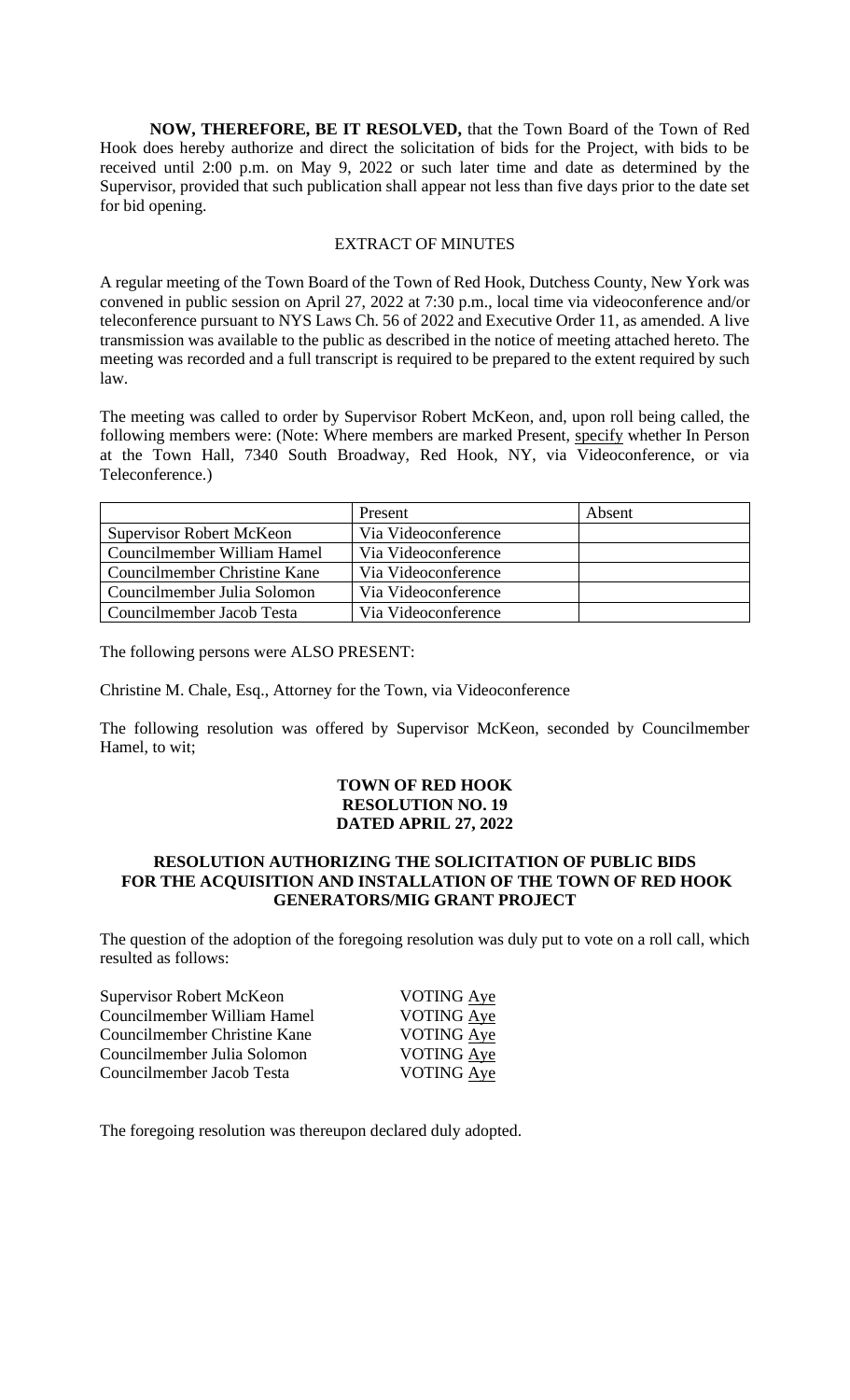## **Resolution to Approve Amended Police Agreement**

Supervisor McKeon explained the resolution.

## **TOWN OF RED HOOK RESOLUTION NO. 20 DATED: APRIL 27, 2022**

## **RESOLUTION AUTHORIZING THE AMENDMENT OF POLICE SERVICES AGREEMENT WITH THE VILLAGE OF RED HOOK**

**WHEREAS**, the Town of Red Hook and Village of Red Hook are parties to a Police Services Agreement dated as of January 1, 2020; and

**WHEREAS**, such agreement provides for annual renewal at rates that are renegotiated and agreed upon between the parties; and

**WHEREAS**, the Village has proposed an amended form of Police Services Agreement, in the form on file with the Town Clerk, for the annual sum of \$90,000, to be pro-rated for 2022, and \$50 per hour for additional hours; and

**NOW THEREFORE BE IT RESOLVED** by the Town Board of the Town of Red Hook (by the favorable vote of not less than a majority of all of the members of the Board) as follows:

The amended Police Services Agreement between the Village of Red Hook and the Town of Red Hook is hereby approved.

2. The Supervisor of the Town is hereby authorized and directed to execute the amended Police Services Agreement and such other documents necessary in connection with such Agreement in substantially the form on file with the Clerk, with such insubstantial changes as may be approved by the Supervisor.

#### EXTRACT OF MINUTES

A regular meeting of the Town Board of the Town of Red Hook, Dutchess County, New York was convened in public session on April 27, 2022 at 7:30 p.m., local time via videoconference and/or teleconference pursuant to NYS Laws Ch. 56 of 2022 and Executive Order 11, as amended. A live transmission was available to the public as described in the notice of meeting attached hereto. The meeting was recorded and a full transcript is required to be prepared to the extent required by such law.

The meeting was called to order by Supervisor Robert McKeon, and, upon roll being called, the following members were: (Note: Where members are marked Present, specify whether In Person at the Town Hall, 7340 South Broadway, Red Hook, NY, via Videoconference, or via Teleconference.)

|                                 | Present             | Absent |
|---------------------------------|---------------------|--------|
| <b>Supervisor Robert McKeon</b> | Via Videoconference |        |
| Councilmember William Hamel     | Via Videoconference |        |
| Councilmember Christine Kane    | Via Videoconference |        |
| Councilmember Julia Solomon     | Via Videoconference |        |
| Councilmember Jacob Testa       | Via Videoconference |        |

The following persons were ALSO PRESENT:

Christine M. Chale, Esq., Attorney for the Town, via Videoconference

The following resolution was offered by Supervisor McKeon, seconded by Councilmember Kane, to wit;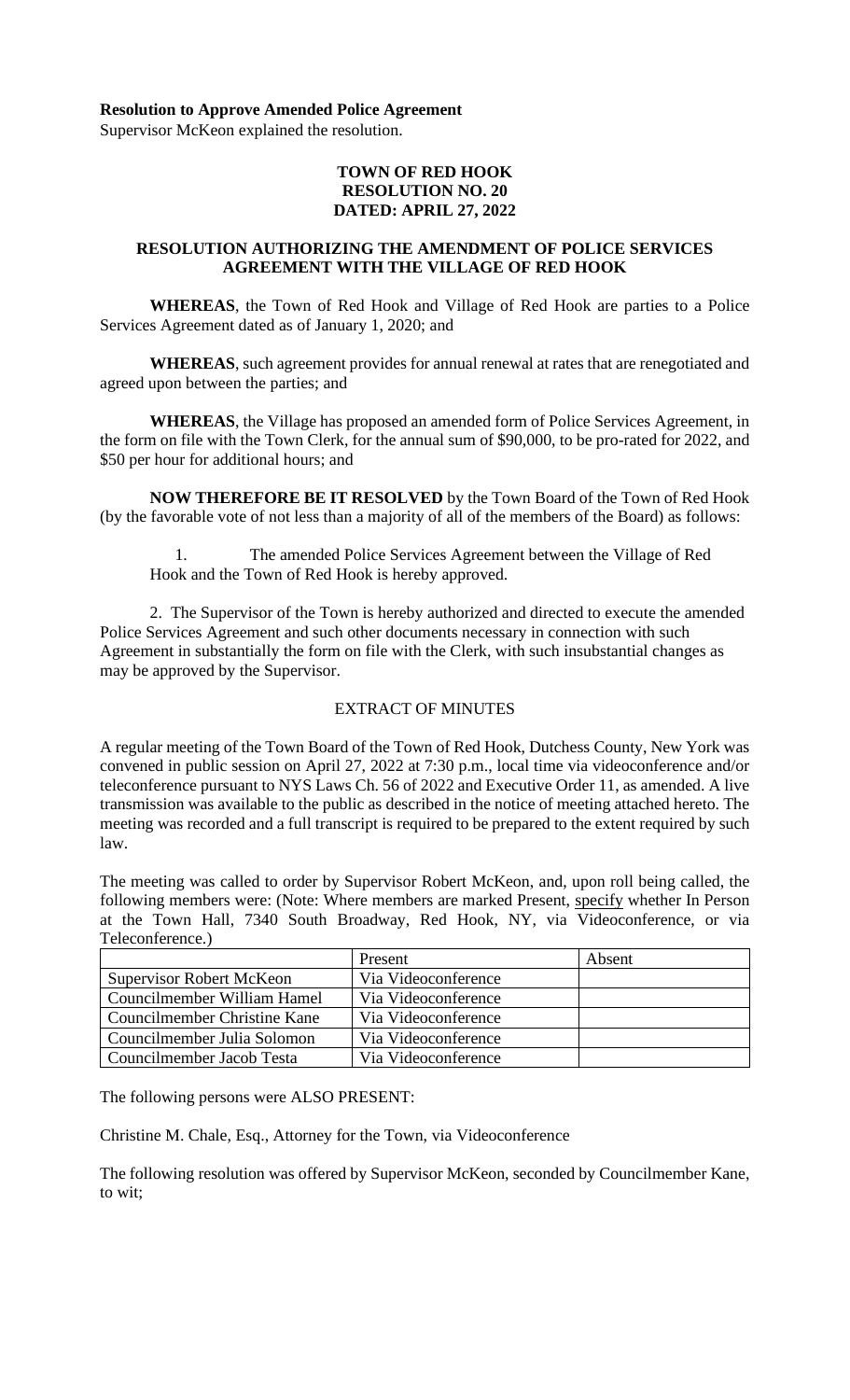# **TOWN OF RED HOOK RESOLUTION NO. 20 DATED: APRIL 27, 2022**

## **RESOLUTION AUTHORIZING THE AMENDMENT OF POLICE SERVICES AGREEMENT WITH THE VILLAGE OF RED HOOK**

The question of the adoption of the foregoing resolution was duly put to vote on a roll call, which resulted as follows:

| Supervisor Robert McKeon     | VOTING Aye        |
|------------------------------|-------------------|
| Councilmember William Hamel  | VOTING Aye        |
| Councilmember Christine Kane | <b>VOTING Aye</b> |
| Councilmember Julia Solomon  | <b>VOTING Aye</b> |
| Councilmember Jacob Testa    | VOTING Aye        |

The foregoing resolution was thereupon declared duly adopted.

#### **Resolution to Approve Justice Court Audits**

Supervisor McKeon explained the resolution.

## **TOWN OF RED HOOK RESOLUTION NO. 21 DATED APRIL 27, 2022**

## **RESOLUTION ACCEPTING AUDIT REPORTS DATED MARCH 28, 2022 FOR YEAR ENDED DECEMBER 31, 2021**

**BE IT RESOLVED,** that the Town Board of the Town of Red Hook does hereby accept the following audit reports dated March 28, 2022 for the year ended December 31, 2021, prepared by Lori E. Doty, Certified Public Accountant:

- Office of Tax Collector Financial Statements and Independent Auditor's Report
- Office of Town Clerk Financial Statements and Independent Auditor's Report
- Town Justice Courts Financial Statements and Independent Auditor's Report
- Report on Compliance for Federal Program and Report on Internal Controls over Compliance required by OMB Circular A-133
- Audit of General Fund Receipts and Disbursements

#### EXTRACT OF MINUTES

A regular meeting of the Town Board of the Town of Red Hook, Dutchess County, New York was convened in public session on April 27, 2022 at 7:30 p.m., local time via videoconference and/or teleconference pursuant to NYS Laws Ch. 56 of 2022 and Executive Order 11, as amended. A live transmission was available to the public as described in the notice of meeting attached hereto. The meeting was recorded and a full transcript is required to be prepared to the extent required by such law.

The meeting was called to order by Supervisor Robert McKeon, and, upon roll being called, the following members were: (Note: Where members are marked Present, specify whether In Person at the Town Hall, 7340 South Broadway, Red Hook, NY, via Videoconference, or via Teleconference.)

|                                 | Present             | Absent |
|---------------------------------|---------------------|--------|
| <b>Supervisor Robert McKeon</b> | Via Videoconference |        |
| Councilmember William Hamel     | Via Videoconference |        |
| Councilmember Christine Kane    | Via Videoconference |        |
| Councilmember Julia Solomon     | Via Videoconference |        |
| Councilmember Jacob Testa       | Via Videoconference |        |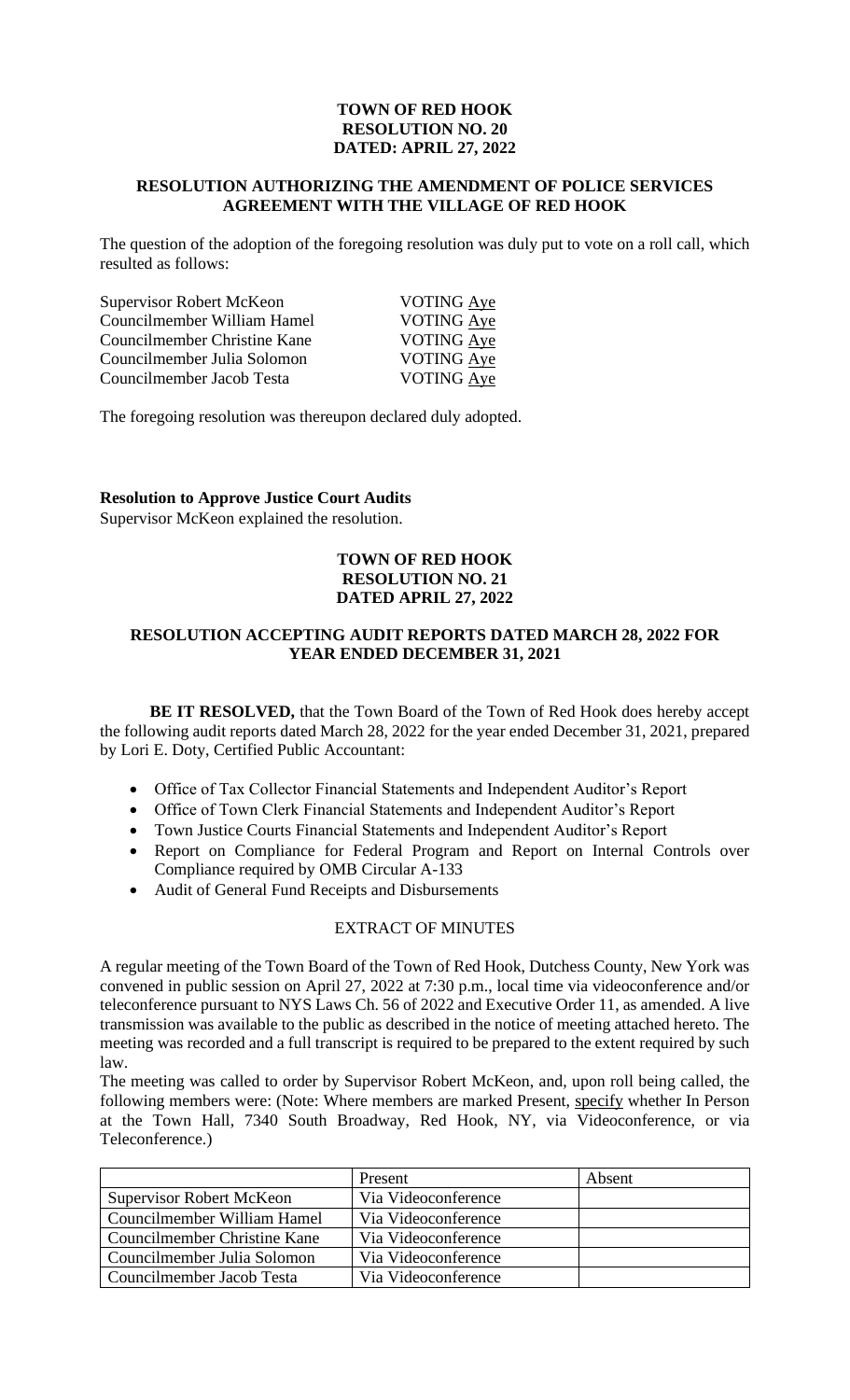The following persons were ALSO PRESENT:

Christine M. Chale, Esq., Attorney for the Town, via Videoconference

The following resolution was offered by Supervisor McKeon, seconded by Councilmember Kane, to wit;

# **TOWN OF RED HOOK RESOLUTION NO. 21 DATED APRIL 27, 2022**

# **RESOLUTION ACCEPTING AUDIT REPORTS DATED MARCH 28, 2022 FOR YEAR ENDED DECEMBER 31, 2021**

The question of the adoption of the foregoing resolution was duly put to vote on a roll call, which resulted as follows:

| <b>Supervisor Robert McKeon</b> | <b>VOTING</b> Aye |
|---------------------------------|-------------------|
| Councilmember William Hamel     | VOTING Aye        |
| Councilmember Christine Kane    | VOTING Aye        |
| Councilmember Julia Solomon     | VOTING Aye        |
| Councilmember Jacob Testa       | <b>VOTING Aye</b> |
|                                 |                   |

The foregoing resolution was thereupon declared duly adopted.

#### **Resolution to Set Public Hearing – Cold War Veterans Exemption Extension**

Attorney Chris Chale explained the resolution. Currently, the percentage amount is set at 15%, the maximum allowed, and the maximum cap is set not to exceed \$12,000.00. The Board can decide to extend this exemption as it is or modify it.

Supervisor McKeon suggested increasing the cap to the maximum allowed and suggested making this exemption permanent. He added that currently, there are 22 residents in the Town that would be applicable for this exemption.

Councilmember Kane suggested not making it permeant so that it can be revisited and therefore remain current.

Councilmember Testa asked what the urgency was concerning this decision. Attorney Chris Chale answered the Assessor noted that many of the applicable residents were coming up to the expiration date of this exemption.

Councilmembers Solomon and Hamel added this would have a bigger impact to the individual then to the budget and spoke in favor of allowing the maximum allowed.

Councilmember Testa added he would like to see more information before setting a date for the Public Hearing.

Councilmember Kane suggested to discuss this at the next meeting.

## **COMMITTEE/ DEPARTMENT REPORTS**

**REC COMMISSION:** Many projects have been completed in preparation for opening the park. There is a lot of interest in Challenger Field. There will be no formal Pickleball leagues this year. Construction of the Rec Park West dugouts have begun.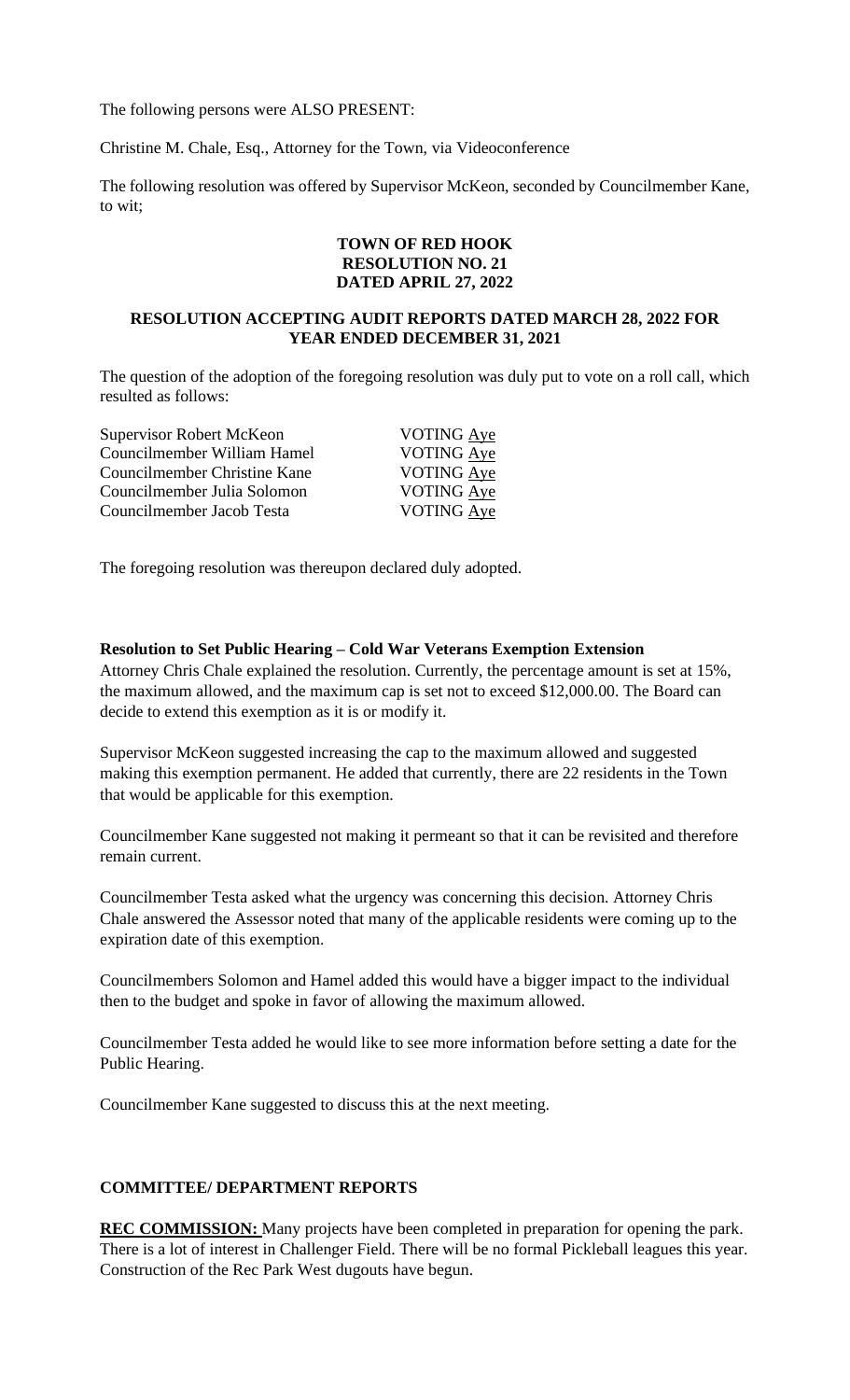**HIGHWAY DEPARTMENT:** Highway Superintendent Burke submitted an update of the NYS budget and road improvement funding. The Highway Department has received the new backhoe and would like to sell the old backhoe on municipal auction sites and is requesting the Boards permission to do so. Superintendent Burke requested to reinstate a seventh highway position.

Supervisor McKeon recommended discussing the sale of the old equipment at a different meeting.

Councilmember Hamel asked if the Board would want to consider donating old highway equipment. Attorney Chris Chale answered this could be a possibility.

Supervisor McKeon added the 22 year old backhoe might be too old to donated and suggested keeping this machine as backup equipment.





**Highway Department** 

28 Glen Pond Drive, Red Hook NY 12571 845-758-4615

April 26<sup>th</sup>, 2022

To: Supervisor Robert McKeon Councilperson Julia Solomon Councilperson Christine Kane **Councilperson Bill Hamel** Councilperson Jacob Testa

#### Highway Department Board Report for Wednesday, April 27th, 2022

The New York State Budget for 2022 has passed and the road improvement funding amounts for the Town of Red Hook are listed below:

Consolidated Highway Local Highway and Street Improvement Program (Chips) \$168,250.71 Extreme Winter Recovery (EWR) \$37,796.26 Pave NY: \$44,666.29 In addition, we are receiving additional funding with the new Pave Our Pothole program (POP) \$29,777.53

#### The total available for 2022-2023 is \$280,490.80

The Town Highway Department has received the new Case Backhoe, which will replace the backhoe purchased in 2000. It is a wonderful upgrade with many modern safety features. The Highway Department would like to sell the old Case Backhoe on a municipal auction site. In order to do so, the Town Board will need to authorize the sale as surplus equipment. Thank you for the replacement, it is a great investment!

I have asked the Town Board if we will be reinstating a 7<sup>th</sup> position in the Highway Department. We have been operating with a severely reduced staff due to two layoffs during the pandemic. A current crew member is on a leave of absence with no foreseeable end date. This leaves 5 people to take care of 120 lane miles of roads. This past week, we had another person out for 5 days, and were operating with 3 or 4 staff. We are now and have been behind schedule and there is no relief in sight.

With a population of over 10,000 residents, we have a lot to cover. I am hoping the board can release the funding needed to get the Highway Department to a reasonable level of staffing.

Please let me know if and when you have made a decision to increase the full-time positions available from the six we have now to seven (or even eight!)

Respectfully yours,

Thirs a Bucke Theresa Burke **Highway Superintendent**